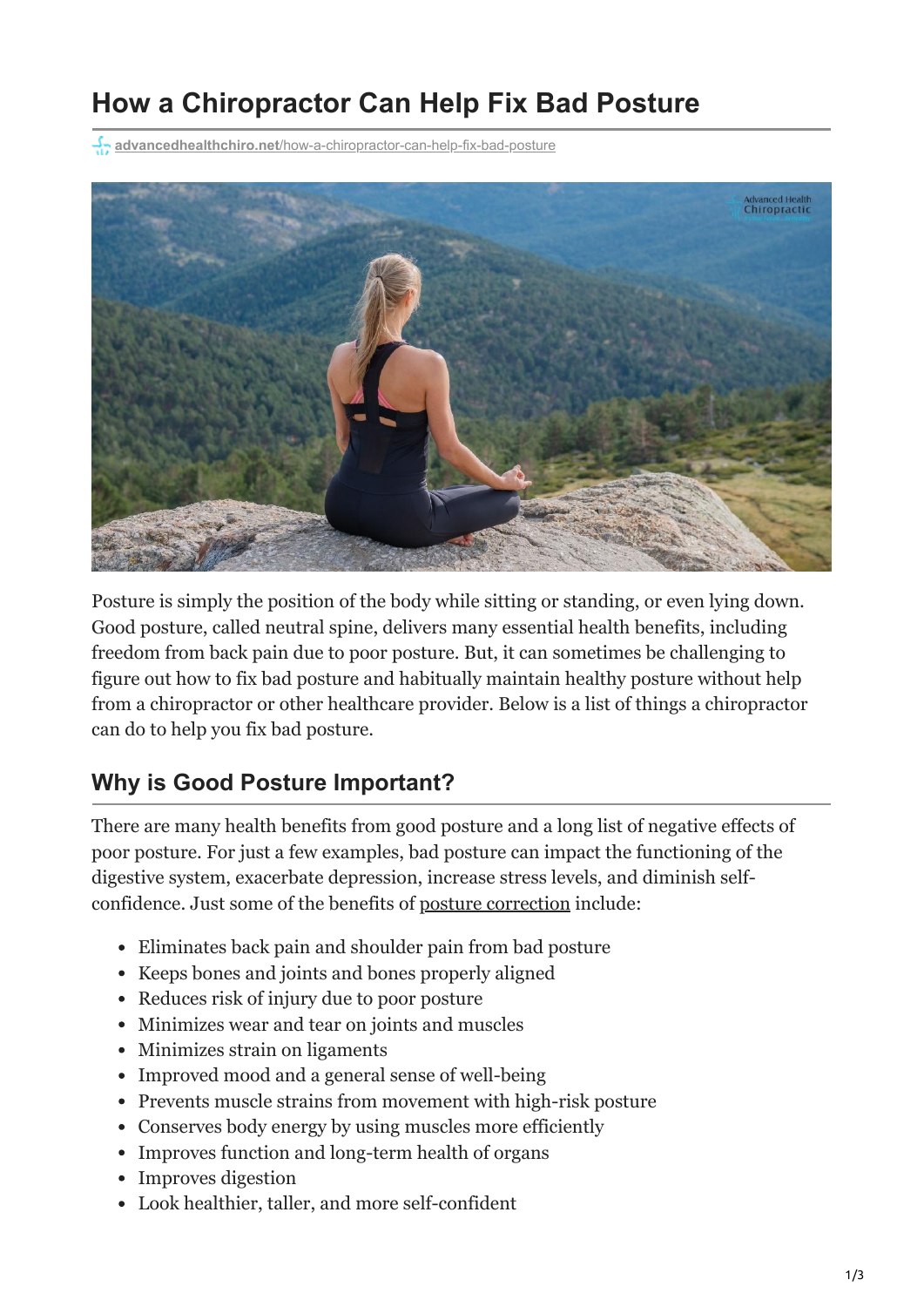Appearance makes a better impression on others

## **Causes of Bad Posture**

Identifying the causes of posture problems and correcting those enables you to start standing and sitting straighter without the need to keep trying to remind yourself to correct your posture. Some common reasons why people have unhealthy posture include:

- Tight muscles
- Weak postural muscles
- Previous injuries
- Stress
- Weight gain
- Pregnancy
- Low self-confidence
- Wearing high-heels frequently in the past
- History of carrying heavy backpacks

## **How To Correct Posture with Help From a Chiropractor?**

In the majority of cases, bad posture can be corrected. Treatment from a licensed chiropractor can help many people restore healthy posture. These are some of the essential methods a chiropractor can use to help you overcome unhealthy posture.

### **Assessing the Condition**

A few key questions are asked to [assess your posture](https://advancedhealthchiro.net/our-services/spinal-postural-screenings/) and any effects it has on your daily life, exercise habits, work routines, and recreational activities, and to assess discomfort or pain.

### **Evaluating Your Posture**

The focus is on identifying the causes resulting in slumping when standing or sitting, uneven shoulders, poor posture of body side(s), back-arching, twisted pelvis, or other poor symmetry.

### **Working the Soft Tissues**

If some muscles are underused or weak, others may tighten, pulling the spine into misalignment. Chiropractors can strengthen and release muscles and correct imbalances.

## **Making Gentle Adjustments**

Chiropractic methods include mild adjustments to the shoulders and slow maneuvers to help increase movement of the joints, relieve tension in the surrounding muscles, and improve posture.

## **Rehabilitative Stretching**